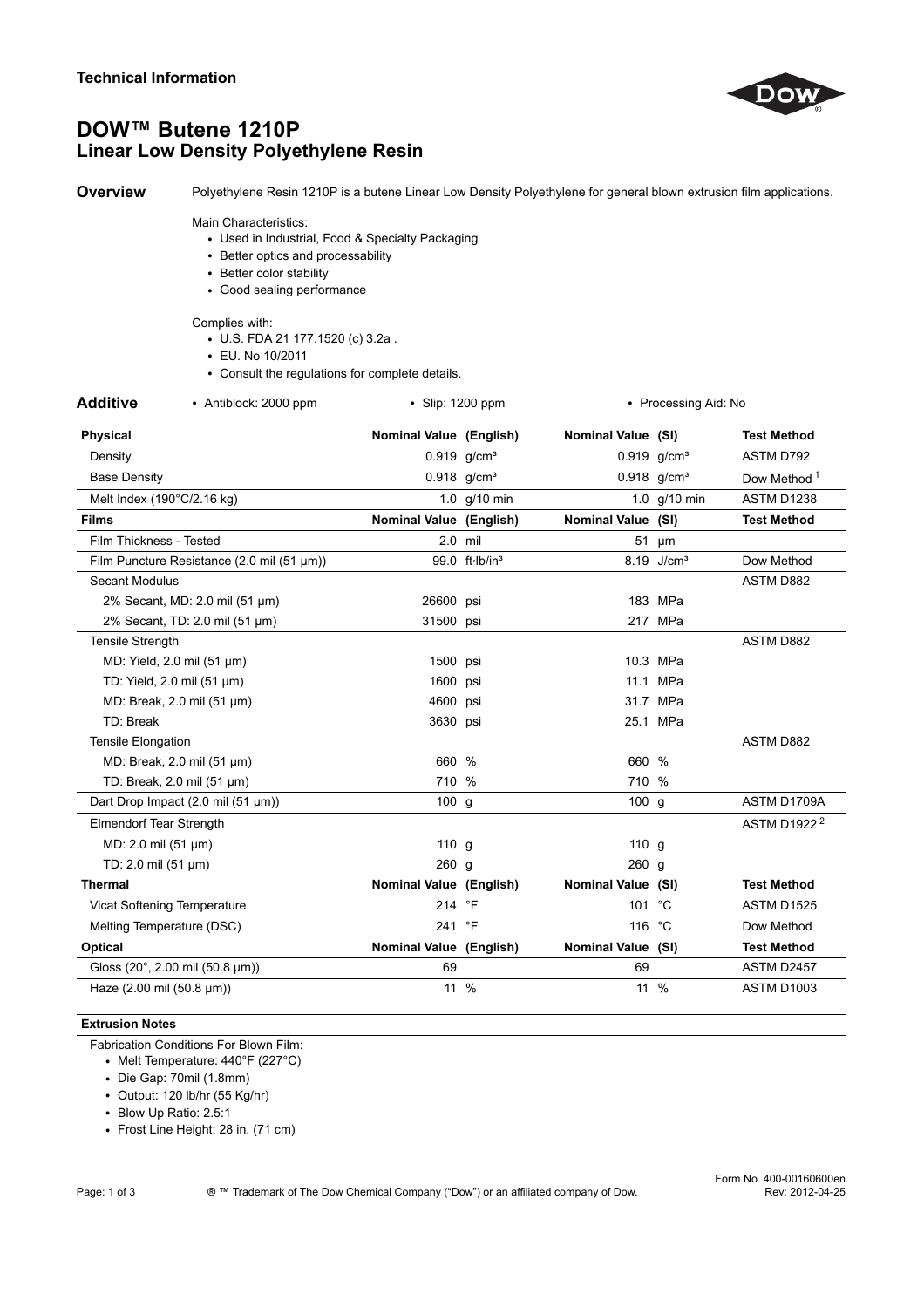## Notes

These are typical properties only and are not to be construed as specifications. Users should confirm results by their own tests.

<sup>1</sup> Base density is estimated using the assumption that every 1000 ppm of antiblock in the finished product raises the density of the polymer by 0.0006 g/cm<sup>3</sup>. Base density is the estimated density of the polymer if it did not contain any antiblock.

2 Method B; Modified Rectangular Test Specimen